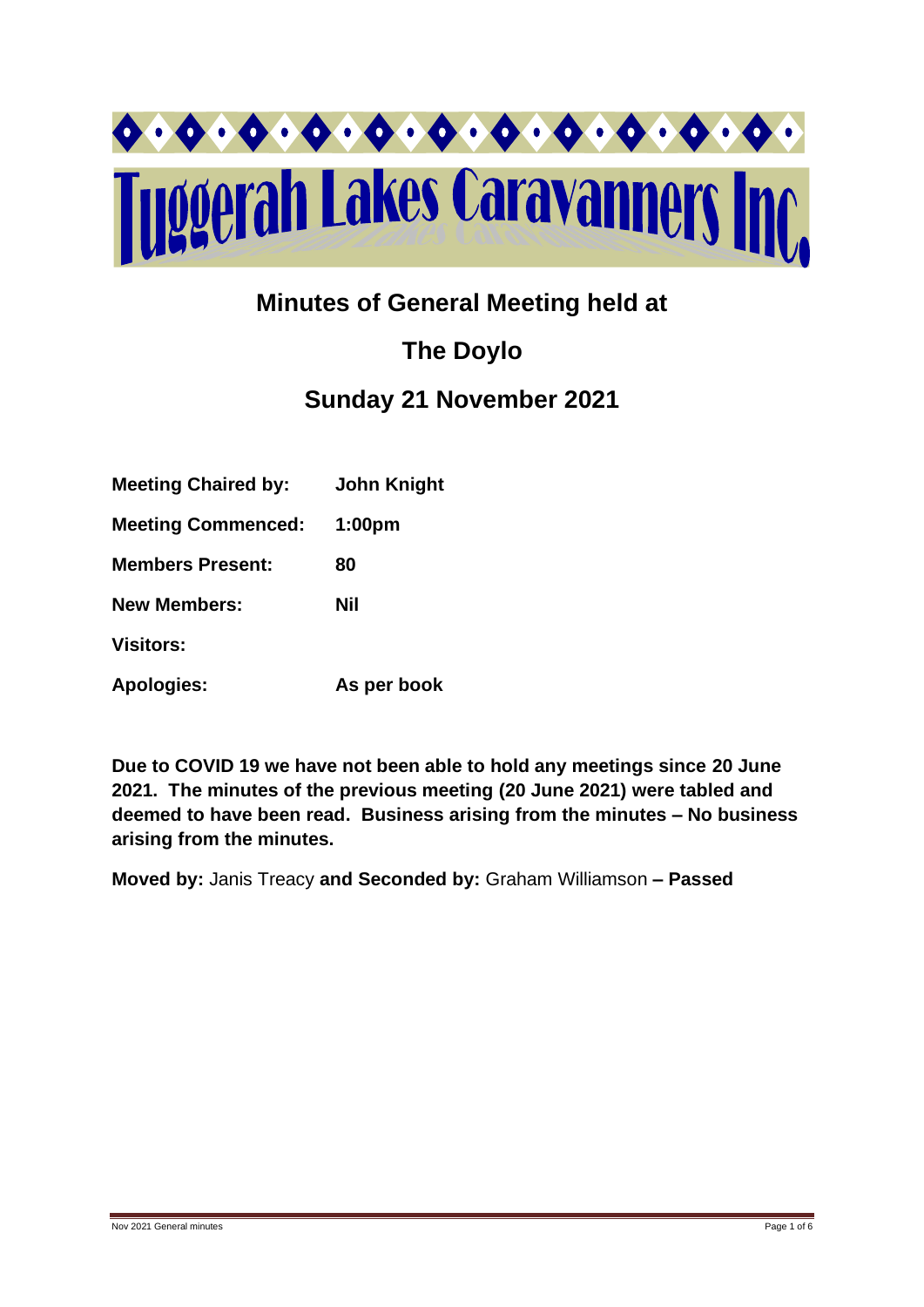| <b>Correspondence In:</b>  | Email from Caravans NSW regarding Zoom<br>delegates meeting on Saturday 20 November<br>2021                          |  |
|----------------------------|----------------------------------------------------------------------------------------------------------------------|--|
|                            | Email from Caravans NSW finance report                                                                               |  |
|                            | Email from Caravans NSW regarding Media<br>Release re Suburban Gas/Electric Water Heaters                            |  |
|                            | Email from Caravans NSW regarding the AGM on<br>Saturday 20 <sup>th</sup> November 2021                              |  |
|                            | Email from John Bryce and Helen Tanner advising<br>that they will be arranging another trip to<br>Narrabeen for 2022 |  |
| <b>Correspondence Out:</b> | Invoice to HKK Equipment for advertising                                                                             |  |
|                            | Email from Grant & Suzie Wynberg advising that<br>they will not be rejoining due to moving                           |  |
|                            | Email to All About Caravans regarding advertising                                                                    |  |
|                            | Email to All Round Trailer Servicing regarding<br>advertising                                                        |  |

**10 year badges were presented to Wendy Geale, David & Diane Luttrell, John Oakes, Ian Palmer & Fay Evernden.**

**Disc Bowls trophies were presented to winners and runners-up.**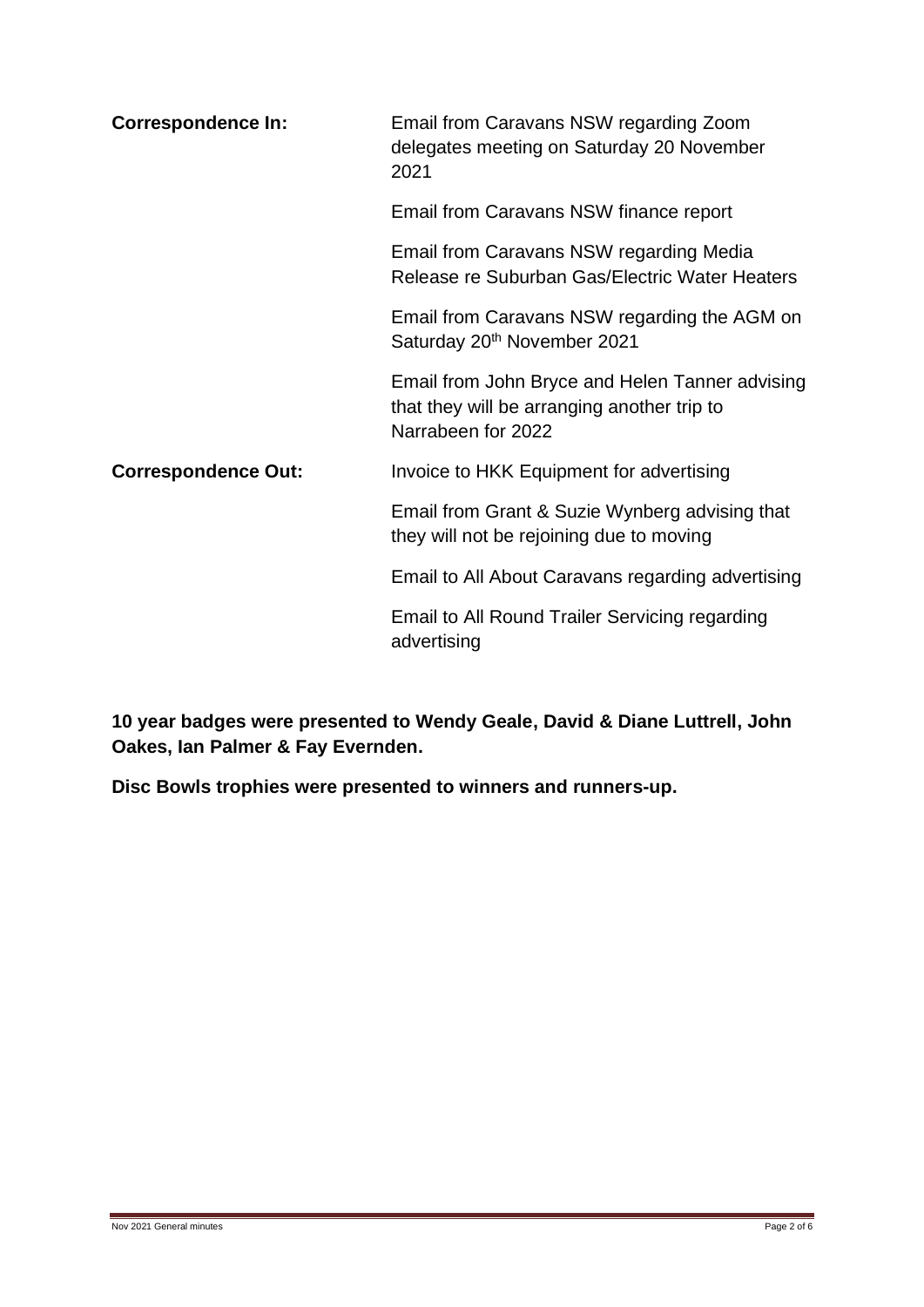### **Treasurer's Report**

| Carried forward Bank Balance as at                    | $30 - 6 - 21$  | 6,542.24 |
|-------------------------------------------------------|----------------|----------|
| Plus Income                                           |                |          |
| Advertising<br>TOTAL INCOME                           | 40.00<br>40.00 |          |
| Less Expenditure                                      |                |          |
| Mel Cup & Lunch                                       | 200.00         |          |
| Admin. Cost                                           | 208.00         |          |
| <b>Website Fee</b>                                    | 306.03         |          |
| Social Advance                                        | 499.00         |          |
| Refund Xmas Jy.                                       | 50.00          |          |
|                                                       | 1263.03        |          |
| <b>Cash Book Closing Balance</b>                      |                | 5319.21  |
| <b>Plus Unpresented Cheques</b>                       |                |          |
|                                                       | 0.00           |          |
| Balance as per Bank<br><b>Statement</b>               |                | 5319.21  |
| Statement and Reconciliation prepared by Mike Collins |                |          |

**Moved by:** Mike Collins **Seconded by:** Susan Edwards that the treasurer's report be accepted **– PASSED**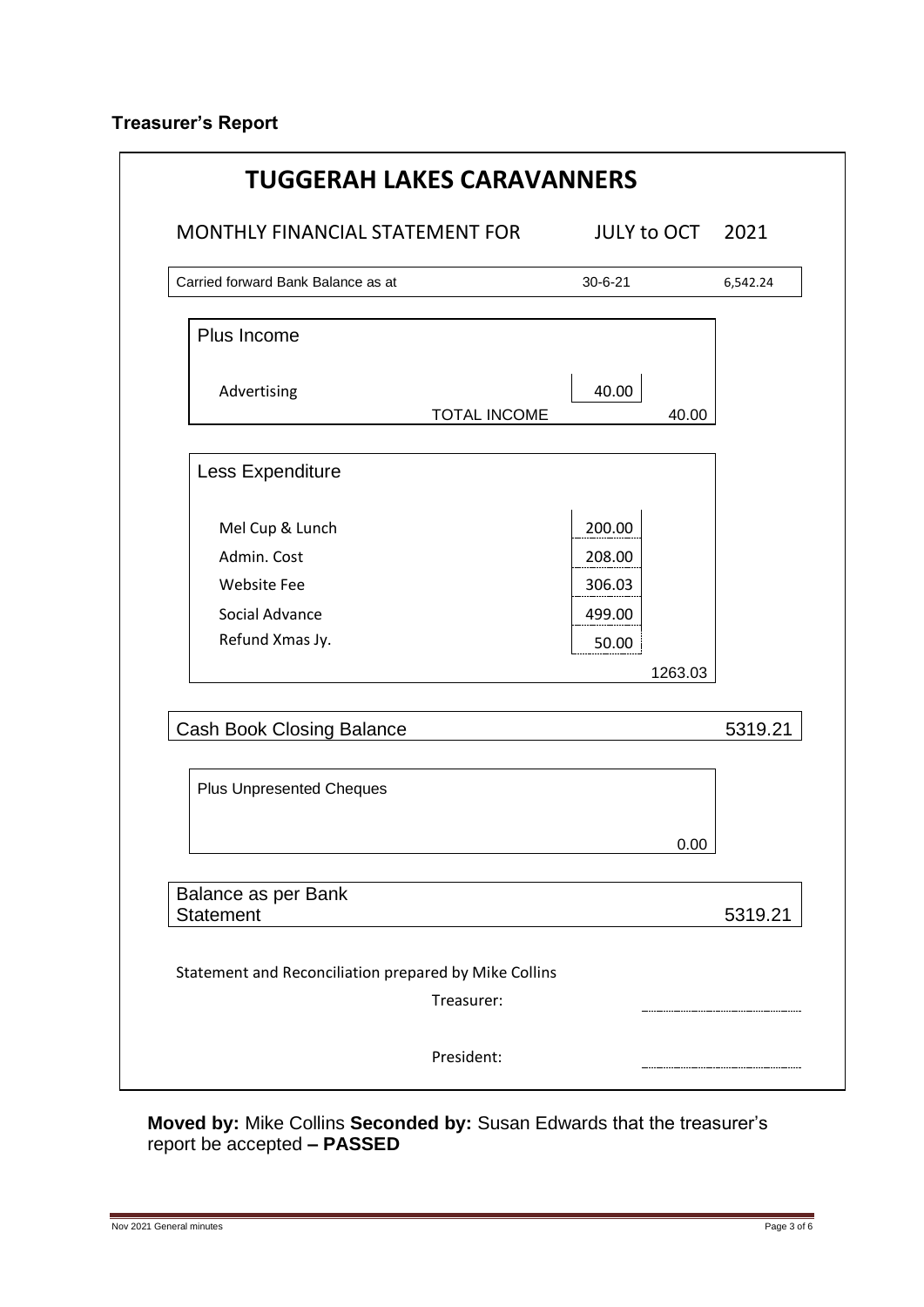#### **Social Director's Report**

It has been fun doing this job over the years and it's surprising how many people you get to know that you may not have got to know before.

Also, a big thank you to everyone who helped at Swansea and throughout my time as Social Director.

Janis Treacy

#### **UPCOMING RALLIES – 2022**

- 1. Big 4 Great Lakes Tuncurry 27th January 2022 10th February 2022 **– Coral & Peter Kane**
- 2. Canberra Tourist Park 3<sup>rd</sup> 10<sup>th</sup> March 2022  **Club Organised**
- 3. Black Top River Run 10th 28th March 2022 **– Ian Palmer & Chris Knight**
- 4. Barrington Tag-A-Long No. 2 22nd 29 March 2022 **Mike & Leonie Collins**
- 5. NACC National Rally 28<sup>th</sup> 6<sup>th</sup> April 2022 Barmera SA Peter Davidson
- 6. Reflections Holiday Park North Haven 1<sup>st</sup> 8<sup>th</sup> April 2022 **Fay & Rod Thomas**
- 7. Hartwood Campfire & Country Music Festival **–** 15th 17th April 2022 (gates open 4th April 2022) – **Mike & Leonie Collins**
- 8. Del Rio Riverside Resort **TO BE ADVISED – Fay & Rod Thomas**

#### **Welfare Report –**

Chris Pollard has been in hospital for more knee surgery

Sandra Lee-Sing has been in hospital for knee surgery

Jimmy Richardson has been in hospital with cellulitis

Fay Thomas has been in hospital with cellulitis

Norm Moore has been having treatment

June Webster getting better day by day but still having physio

Barry Webster was in hospital but picked up an infection but starting to improve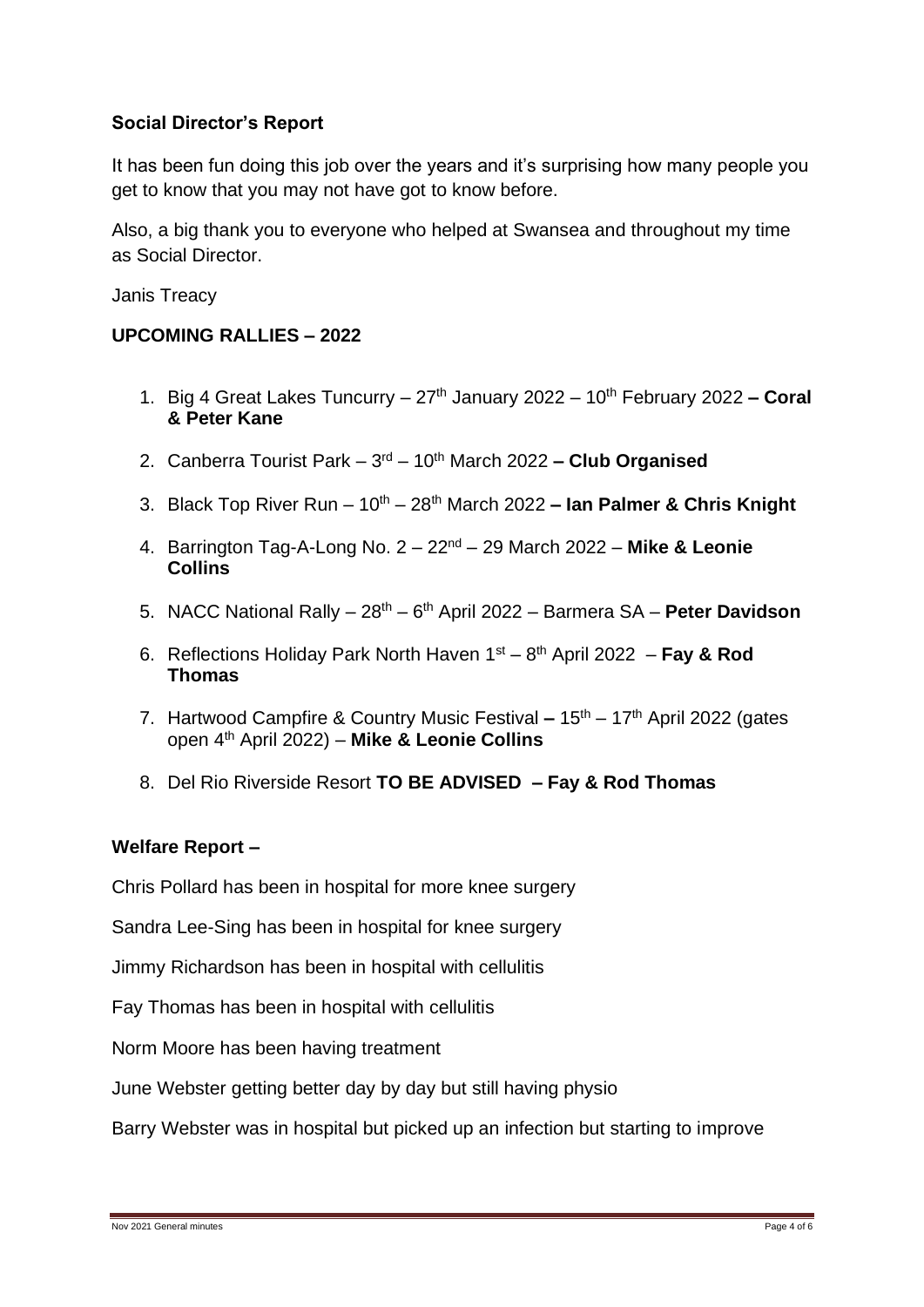Allan Howard has been back in hospital a few weeks ago but now has to have an iron infusion.

Peter Kane is recovering from knee surgery

Helen Smyth has had a cyst removed

Joan Cornwell is recovering from surgery on her shoulder

Kerry Dawson has been in hospital

Ross Ryan has hurt his toe after he tripped

Alan Angell has been in hosptial

We hope you are all on the mend.

**Members Rep –** Nothing to Report

#### **Editor's Report –**

Thank you to everyone who has forwarded articles for the newsletter. It has been hard over the last few months but with little bits from members I have been able to put out the newsletter.

**Vice President's Report –** Nothing to Report

#### **NSW State Council Report** –

The State Association's website has a new administrator (Garry Fitzgerald) and will be reformatted in the not too distant future.

The national rally committee is a little concerned that the Western Australian government will not open the state border in time for the WA members to attend the rally. If it looks like the WA members are unable to attend the rally then it will be delayed until October.

Some of the details for the 2025 National Rally have been decided. There will only be 400 powered sites available, the fees will be \$550 per van. There will be around 100 unpowered sites, rally fees for these will be \$450.